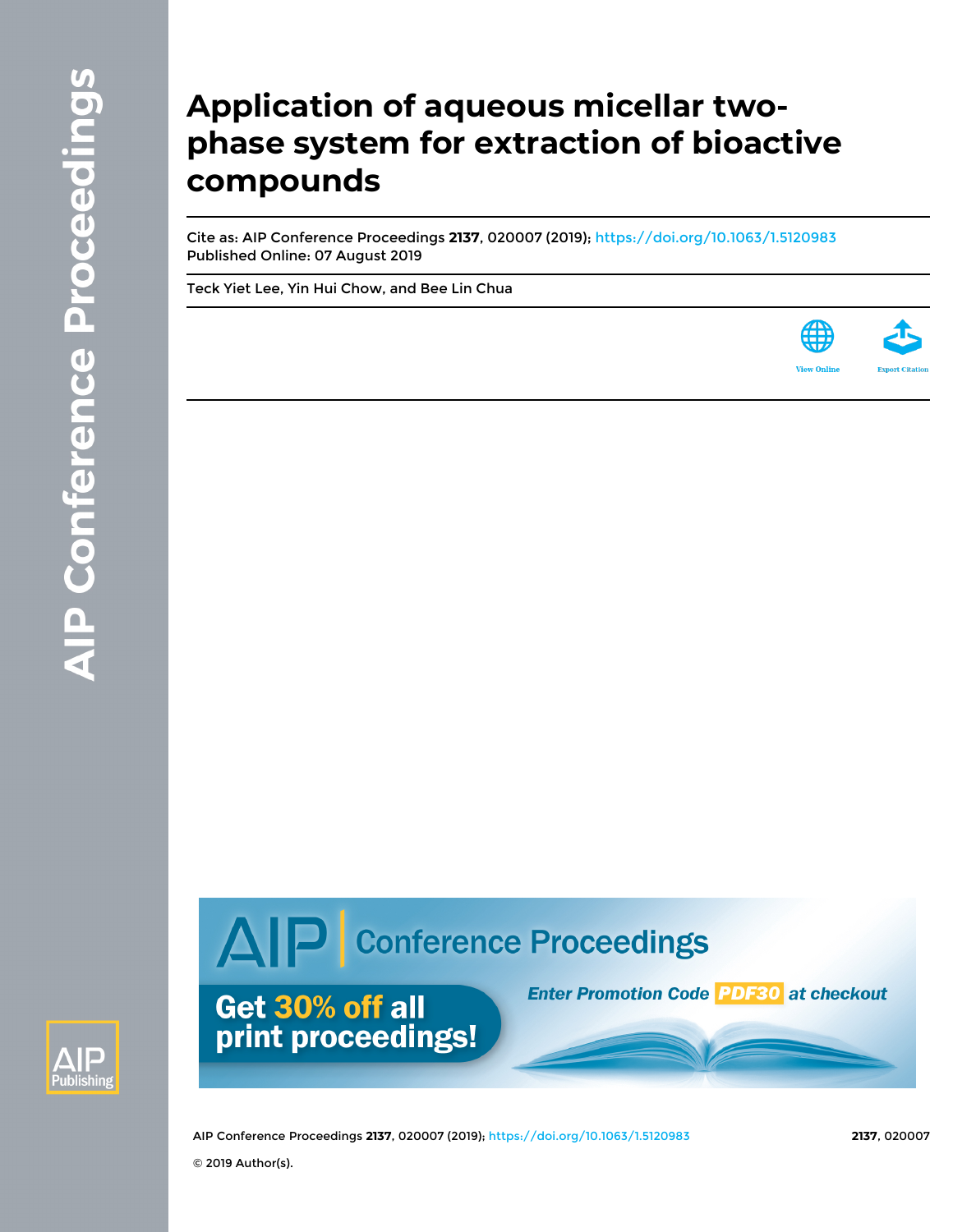### **Application of Aqueous Micellar Two-Phase System for Extraction of Bioactive Compounds**

#### Teck Yiet Lee<sup>1</sup>, Yin Hui Chow<sup>1, a)</sup>, Bee Lin Chua<sup>1</sup>

<sup>1</sup> School of Engineering, Faculty of Information and Technology, Taylor's University Lakeside Campus, No 1, Jalan *Taylor's, 47500 Subang 6 Jaya, Selangor, Malaysia* 

#### a)Corresponding author: YinHui.Chow@taylors.edu.my

**Abstract.** In this study, the AMTPSs which composed of different types and concentrations of a single nonionic surfactant (i.e. Pluronic L-121, L-81, L-61, and L31) were formed and their respective cloud point temperature was determined. The clouding phenomenon was highly dependent on the molecular weight of the hydrophobic polypropylene oxide of the Pluronic surfactants. The extraction of bioactive compounds from the *Carica papaya* leaves using the temperature-induced aqueous micellar two-phase system (AMTPS) was demonstrated. The phenolic compounds exhibited an overall preference to the micelle-rich bottom phase for all the AMTPS investigated. A total of 60.1% total phenolic content with a DPPH free radical scavenging activity of 81.9% was recovered in the micelle-rich phase of the  $10\%$  (w/w) Pluronic L-61 AMTPS with a log partition coefficient, *K<sub>TPC</sub>* of 1.27. The AMTPS can serve as an alternative extraction technique for the recovery of various bioactive compounds from other plants.

#### **INTRODUCTION**

*Carica papaya*, also known as *paw paw* [1], can grow up to 45 cm long and 30 cm in diameter. The fruit of *C. papaya* is very nutritious and has a sweet taste and soft texture when it is ripe [2]. In the early of the 21<sup>st</sup> century, the global papaya fruit production has grown tremendously up to 13.05 million tonnes in 2016 due to the increase in production in India and the demand by United States [3]. Recently, the *C. papaya* leaves extracts have been uncovered to be linked with various health benefits as it contains many bioactive compounds, such as phenol, tannin, flavonoids, carotenoid that exhibit antioxidants activity [4]. Several studies reported that the consumption of *C. papaya* leaves extract could enhance the recovery of wound [5], reduce the risk of cardiovascular disease [6], alleviates allergic disorders [7], serve as an immune-adjuvant for vaccine therapy [8] as well as treat gout [9].

Several conventional methods such as the Soxhlet extraction, maceration extraction, and hydrodistillation have been applied to extract bioactive compounds. Although these methods are relatively lower in cost, but they are not feasible in large-scale production in view of its poor recovery yield, long processing time, and harsh extraction conditions [10]. In order to overcome these limitations, alternatives extraction methods, such as the ultrasoundassisted extraction (UAE), microwave-assisted extraction (MAE), pressurized liquid extraction (PLE) are introduced. Nevertheless, these methods are not widely applied at large scale to date due to their high operating and equipment costs [11].

The Aqueous Micellar Two-Phase System (AMTPS), which is also known as the cloud point extraction or surfactant-mediated phase separation, have been adopted as an alternative to the conventional solid-liquid or liquidliquid extraction methods for the recovery of biomolecules. The AMTPS offers several process advantages, such as the high enrichment factor, high recovery, less complexity and low cost [12]. At a relatively low concentration of surfactant, two immiscible phases (i.e. a micelle-rich phase and a micelle-poor phase) are formed when the surfactant solution was heated beyond its cloud-point temperature [13]. Upon increasing the temperature above the cloud point temperature, the solubility of the surfactant molecules decreases and undergo macroscopic phase

> *Proceedings of the International Engineering Research Conference - 12th EURECA 2019* AIP Conf. Proc. 2137, 020007-1–020007-8; https://doi.org/10.1063/1.5120983 Published by AIP Publishing. 978-0-7354-1880-6/\$30.00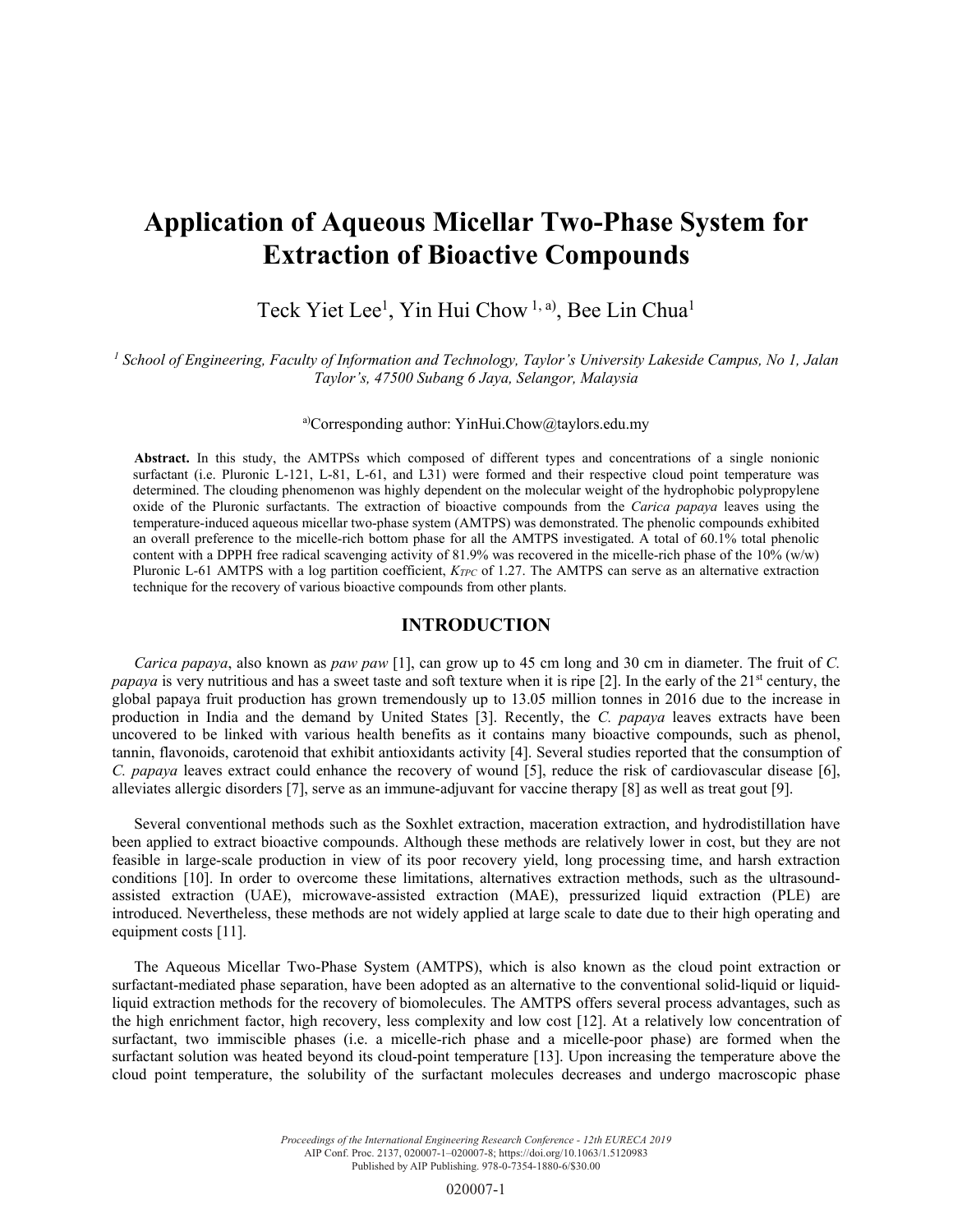separation due to the self-aggregation of the surfactant molecules and the dehydration of its polyethylene oxide units. The reusability of surfactant after extraction is another remarkable factor which brings the advantage of reducing the overall cost of the extraction process [14].

There are various types of surfactants that are available which include the ionic and non-ionic surfactants. Among these two types of surfactants, the non-ionic surfactants were selected as the phase-forming component for the AMTPS for the extraction of bioactive compounds from the *C. papaya* leaves. An example of non-ionic surfactant is the Pluronic surfactant, which is also known as the Poloxamer, that has been widely applied in the pharmaceutical industry for the drug delivery [15]. Hence, it is anticipated that this Pluronic non-ionic surfactant, which is relatively inexpensive and less toxic compared to the ionic surfactant, could serve as a desirable solvent with high extractability while preserving the bioactivity of the bioactive compounds.

In this study, the AMTPS that composed of Pluronic non-ionic surfactants will be applied to extract the bioactive compounds from the *C. papaya* leaves. Firstly, the phase separation behavior (i.e. cloud point temperature) of different surfactants Pluronic L-121, L-81, L-61, and L-31 will be investigated. The effect of different types of Pluronic surfactant on the partitioning efficiency, the extraction efficiency and the antioxidant activity of the extracted total phenolic content will be evaluated to study for their extractability of TPC from the *C. papaya* leaves.

#### **MATERIALS AND METHODS**

#### **Materials**

Pluronic L-35, Pluronic L-64, Pluronic L-121, Pluronic F-68, Gallic acid, Fast Blue BB salt, sodium hydroxide, 2,2-diphenylpicrylhydrazyl (DPPH) powder, and ascorbic acid were purchased from Sigma Aldrich (St. Louis, USA). Sodium carbonate and methanol were obtained from Merck (Darmstadt, Germany). The nonionic surfactants were used without further purification.

#### *Carica papaya* **Leaves Preparation**

*C. papaya* leaves were sourced from West Malaysia. The leaves were rinsed with distilled water and cut into small pieces of around 0.5 cm × 0.5 cm size. The leaves were freeze-dried and grinded into powder form. The *C. papaya* leaves powder was sieved using a 500 µm pores size sieve and stored in the fully-sealed bottle at 4 °C [4].

#### **Coexistence curve of AMTPS**

The coexistence curves of the AMTPS, which composed of different types of Pluronic surfactant, were constructed according to the method described by Vicente et al [16]. Surfactant solutions at concentrations ranging from 5% (w/w) to 20% (w/w) were heated in a silicon oil bath until the solutions turned turbid. The solutions were subsequently cooled at a rate of 0.5°C per min. The cloud point temperature at which the solutions turned into a single and transparent phase was recorded.

#### **AMTPS Extraction Experiments**

For the AMTPS extraction of phenolics compounds from the *C. papaya* leaves, 10.0g of AMTPSs were prepared by mixing 10% (w/w) of the different non-ionic surfactants (i.e. Pluronic L-121, Pluronic L-81, Pluronic L-61 & Pluronic L-31), 0.1% (w/w) of *C. papaya* leaves powder, and ultrapure water in a 15 ml centrifuge tube [17]. Then, the mixture was thoroughly mixed using the vortex mixer, equilibrated in a shaking water bath at 40 °C for 10 min and centrifuged at 10000 rpm for 10 min. Both the top and bottom phases' volume were recorded for the determination of the volume ratio,  $V_R$ . Phase sample solution was collected from the top phase and bottom phase to quantify the amount of total phenolic content and the free radical scavenging activity. Methanol was used to dilute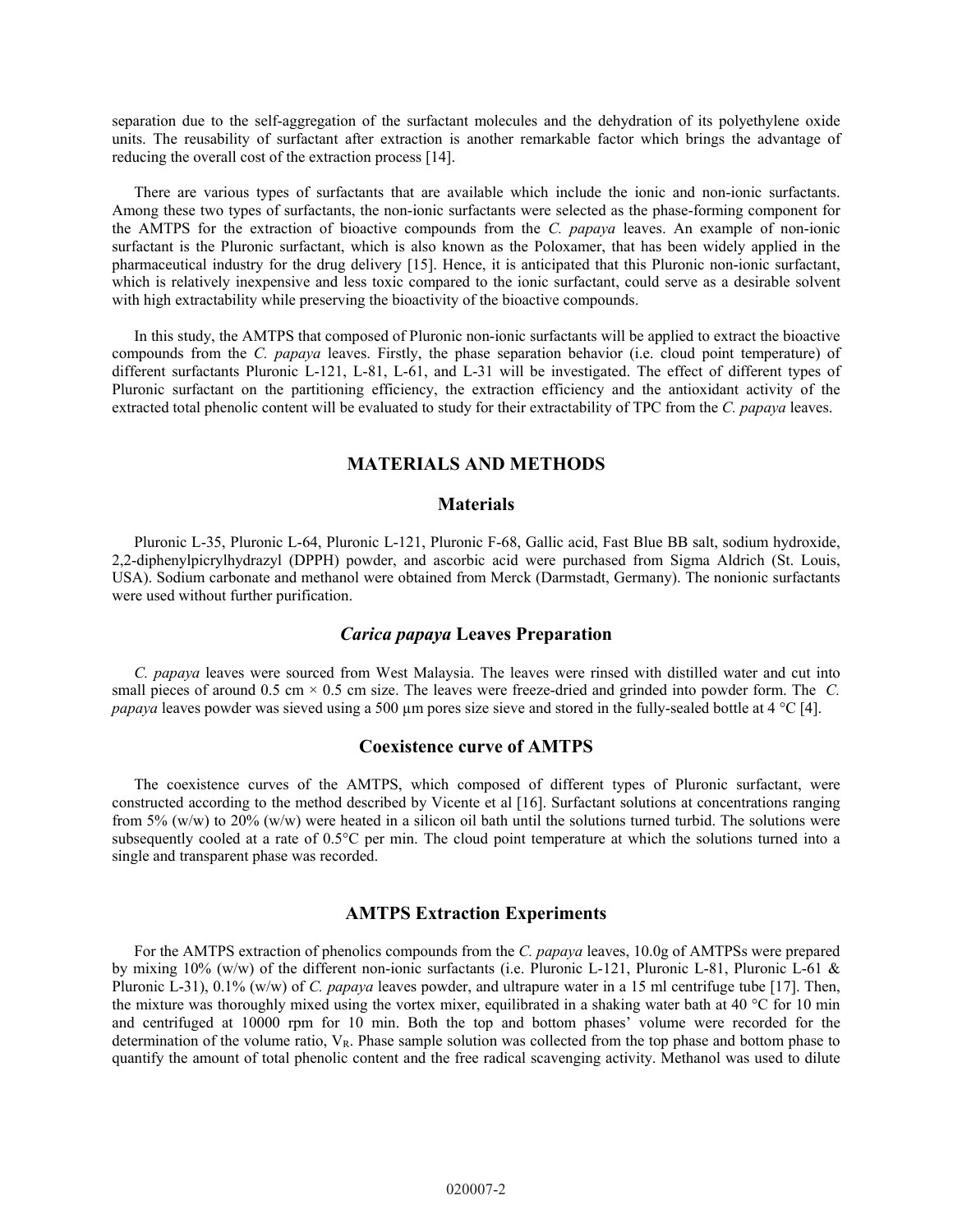the viscous phase sample solution if necessary, prior to the sample analysis. All the extraction experiments were performed twice.

#### **Quantification of Total Phenolic Content via FBBB**

In this study, the Fast Blue BB (FBBB) assay [18] was applied to measure the total phenolic content of the phase sample solution. The FBBB assay was adopted instead of the Folin-Ciocalteu (F-C) method due to the formation of fine solids and cloudy resultant mixture were observed in the latter when the phase sample solution was mixed with the F-C reagent [19]. A 0.1% (w/v) of FBBB reagent was prepared by mixing 50 mL of ultrapure water with 50 mg of FBBB salt. 1.5 g of sodium hydroxide was dissolved in 30 mL of ultrapure water to prepare 5% (w/v) sodium hydroxide. For quantification of the total phenolic content, 0.1 mL of 0.1% (w/v) FBBB reagent was added to 1 mL of sample solution. Subsequently, 0.1 mL of 5% (w/v) of sodium hydroxide was added to the mixture, well mixed, and incubated at 25°C for 90 min. The absorbance of each mixture was measured at 420 nm using the microplate reader. Gallic acid is used as the standard for calibration ( $y = 4.0921x + 0.053$ ,  $R^2 = 0.99$ ).

#### **Quantification of DPPH Free Radical Scavenging Activity**

The free radical scavenging activity of the sample solution was determined according to the method described by [20] with some modifications. A mass of 4.0 mg of DPPH powder was added into 50 mL of ethanol to prepare 0.2 mM DPPH reagent. The 0.2 mM DPPH reagent, which was prepared by dissolving 4.0 mg of DPPH powder in 50 mL of ethanol, was mixed with the sample solution in an equal volume of 100 μL. The mixture was left to sit in the dark at room temperature for 30 min. The absorbance of the mixture was measured at 517 nm. All the measurements were quantified in triplicate and the results were reported as ascorbic acid equivalent antioxidant capacity (AEAC) in μg/mL. The DPPH free radical scavenging activity was calculated using Eq. (1):

Scavenging Activity (%) = 
$$
\left[\frac{A_c - (A_s - A_b)}{A_c}\right] \times 100\%
$$
 (1)

where  $A_c$  is the absorbance value of DPPH reagent without sample at 517 nm,  $A_s$  is the absorbance value of DPPH with sample at 517 nm, and  $A<sub>b</sub>$  is the absorbance of the sample at 517 nm.

#### **Partitioning Coefficient, Volume Ratio and Yield**

The partitioning coefficient  $(K)$  for the TPC was calculated using Eq.  $(2)$ :

$$
K_{TPC} = \frac{Total\, the nonpounds in bottom phase of AMTPS}{Total\, phenolic\,components\,in top\,phase\,of\,AMTPS}
$$
 (2)

The volume ratio,  $V_R$  was calculated using Eq. (3):

$$
V_R = \frac{V_T}{V_B} \tag{3}
$$

where the  $V_T$  and  $V_B$  are the top phase volume and bottom phase volume of AMTPS, respectively. The extraction yield of the TPC in the bottom phase,  $Y_{TPC}$ , of the AMTPS was determined using Eq. (4).

$$
Y_{\rm TPC}(\%) = \frac{100}{1 + \frac{V_{\rm R}}{K_{\rm TPC}}} \tag{4}
$$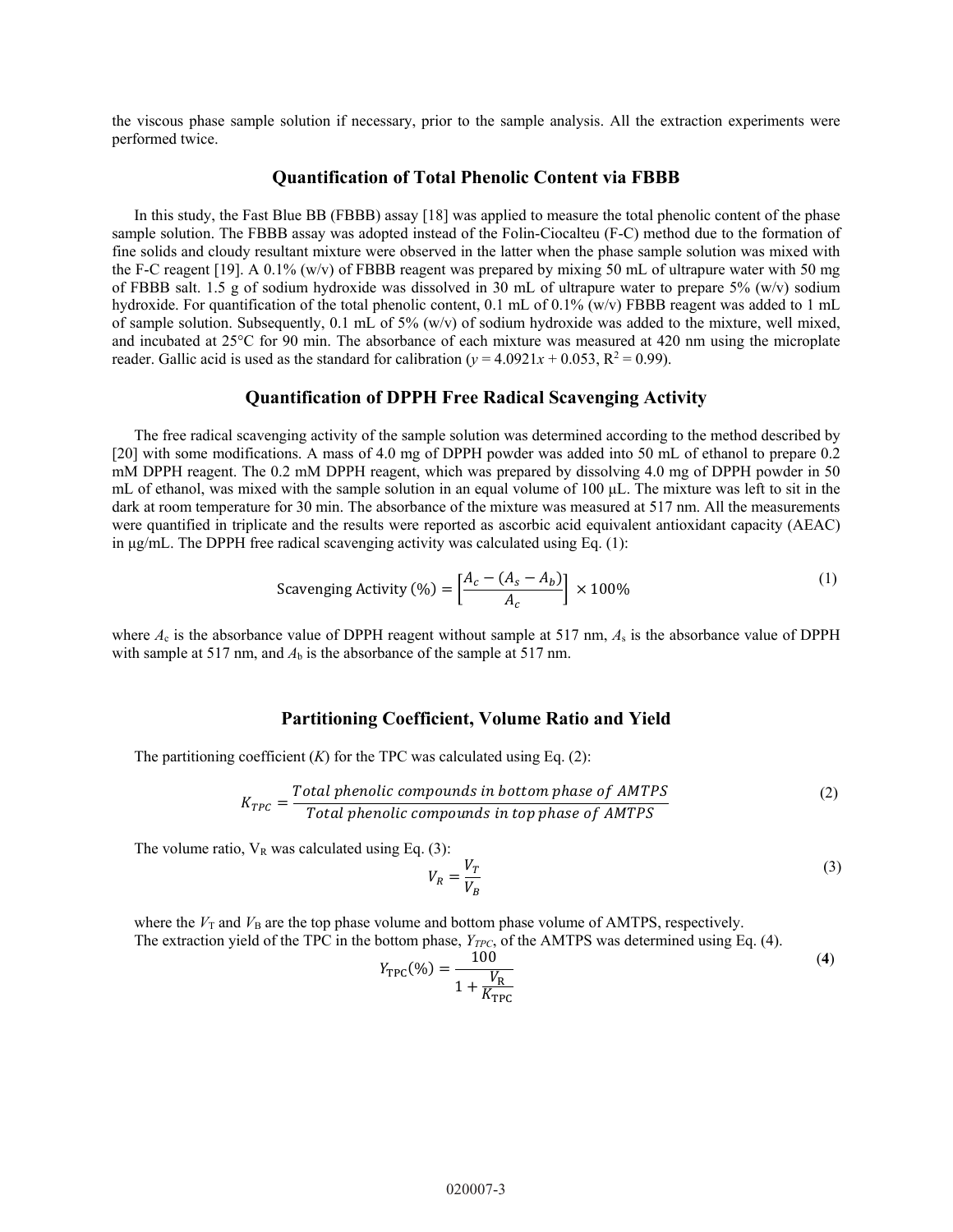#### **RESULTS AND DISCUSSION**

#### **Coexistence Curves of Pluronic Series Surfactants**

The coexistence curves for several Pluronic non-ionic surfactants (L31, L61, L81, and L121), in a range of 5- 20% (w/w), were determined and shown in Fig. 1. The region above each curve corresponds to the formation of the two-phase region at the given clod-point temperature and surfactant's concentration [14]. All the investigated nonionic surfactants exhibited a cloud point temperature which was lower than 35°C, suggesting that these surfactants would be biocompatible for the separation for thermo-sensitive bioactive compounds. The Pluronic non-ionic surfactants applied in this study are tri-block copolymers which made up of the hydrophilic polyethylene oxide (PEO) monomers and the hydrophobic polypropylene oxide (PPO) monomers in the sequence of PEO*n*-PPO*m*-PEO*n*, where *n* and *m* correspond to the number of EO and PO blocks, respectively [21]. When the temperature of the Pluronic non-ionic surfactant was increased beyond its cloud point temperature, the tri-block copolymer will self-aggregate, forming a hydrophilic micelle core which is surrounded by the hydrated PEO units and a hydrophobic interior which is composed of PPO units.



**FIGURE 1**. The cloud point temperature for different concentrations of Pluronic non-ionic surfactants.

Based on Fig. 1, the Pluronic L-121 exhibited the lowest cloud point temperature across the concentration range of 5-20% (w/w) and followed by Pluronic L-81, Pluronic L-61, and Pluronic L-31. It was also observed that the cloud point temperature of these non-ionic surfactants decreased with the increase in the surfactant concentration. The cloud point temperature of the Pluronic surfactants is highly dependent on the alkyl chain length (i.e. molecular weight) of the PPO. Pluronic non-ionic surfactants have similar PPO:PEO composition ratio of 10% EO, but they differ in the molecular weight of the PPO. The molecular weight of the hydrophobic PPO for the Pluronic L-121, L-81, L-61, and L-31 are 4000, 2250, 1750 and 950 g/mol, respectively [22]. As the molecular weight of the PPO units increases, the magnitude of repulsion between the copolymer and water increases and leads to the formation of micelles with larger hydrophobic domain within the copolymer at a lower temperature [23]. Thus, the Pluronic L-121 which possessed a high proportion of PPO units showed the lowest average cloud point temperature 10.2 °C among all the non-ionic surfactants investigated. Although the Pluronic L-121 requires lesser amount of heat energy for the micellization process due to its low cloud point temperature, its feasibility for the extraction process at large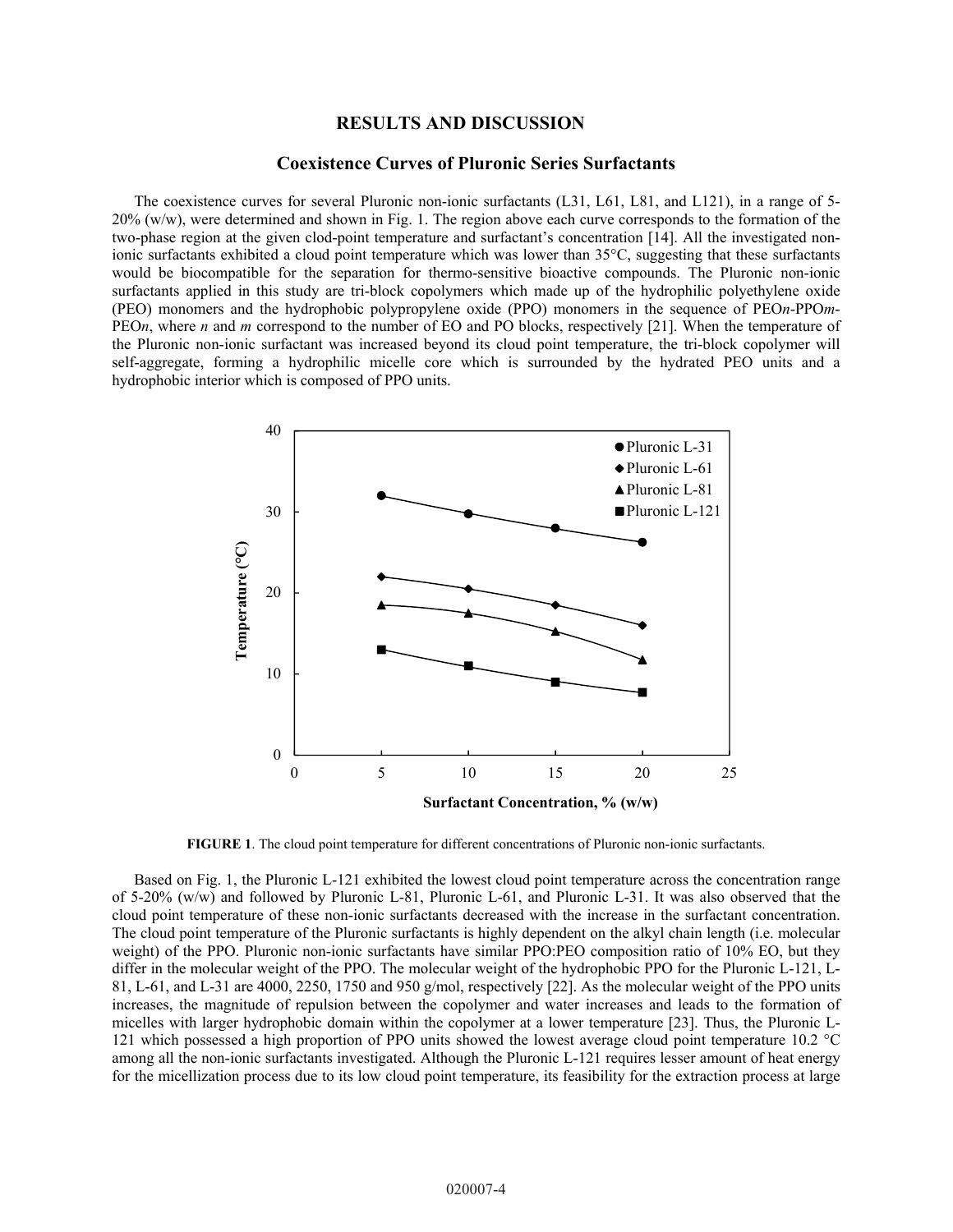scale could be limited by its high viscosity. Thus, all of the Pluronic non-ionic surfactants were further investigated for their extraction efficiency of TPC from the *C. papaya* leaves. using these

#### **Effects of AMTPS-forming Surfactant for Extraction of Total Phenolic Compounds**

#### *Partitioning Efficiency of TPC*

The AMTPS formed by 10% (w/w) of different Pluronic non-ionic surfactant were investigated for their extractability of TPC from the *C. papaya* leaves. This specific surfactant concentration was employed for the investigation as it has been reported that a low concentration of these surfactants was sufficient to extract the bioactive compounds from various plant sources [24]. Table 1 shows the partition efficiency of TPC in the AMTPS constituted with different Pluronic surfactants. All the values of the log  $K_{TPC}$  were higher than unity. These results indicated that the majority of the extracted phenolic compounds preferentially partitioned to the micelle-rich bottom phase of all the investigated AMTPS due to the inherent hydrophobic nature of the phenolic compounds [25]. The hydrophobic interaction between the micelle core of the Pluronic surfactant and the hydrophobic benzene ring of the phenolic compounds lead to the partition of the extracted TPC towards the micelle-rich bottom phase of the AMTPS. This partitioning behavior was in good agreement with [17] for the recovery of bioactive compounds from the *Garcinia mangostana* peels. The Pluronic L61 showed the highest log *KTPC* of 1.27, indicating that better partitioning efficiency could be achieved using the AMTPS which composed of Pluronic L61 compared to other types of Pluronic surfactants.

**TABLE 1.** Effect of AMTPS-forming Surfactant on the partitioning efficiency of TPC.

| <b>AMTPS</b>          | $log K_{TPC}$ |
|-----------------------|---------------|
| $10\%$ (w/w) P. L-31  | 1.18          |
| $10\%$ (w/w) P. L-61  | 1.27          |
| $10\%$ (w/w) P. L-81  | 1.14          |
| $10\%$ (w/w) P. L-121 | 1.18          |

#### *Extraction Yield of TPC*

The highest extraction yield of TPC (60.07%) was achieved in the AMTPS which composed of Pluronic L-61 as shown in Fig. 2. A lower yield of TPC was recovered in the micelle-rich phase of the AMTPS which composed of Pluronic L-31 compared to that of Pluronic L-61. This phenomenon could be attributed to the low molecular weight and lower number of PPO units in the Pluronic L-31, which is generally less hydrophobic [17]. Theoretically, the increase in the PPO molecular weight and thus the hydrophobicity of the Pluronic surfactant shall enhance the yield of the TPC in the AMTPS micelle-rich phase. Nevertheless, lower yields of TPC were observed in both Pluronic L-81 and Pluronic L-121 with higher molecular weight. It is likely that these surfactants of higher molecular weight form micelles of more compact conformation, thereby reducing the free volume available in the micelles for separation of the TPC from the *C. papaya* leaves powder [26].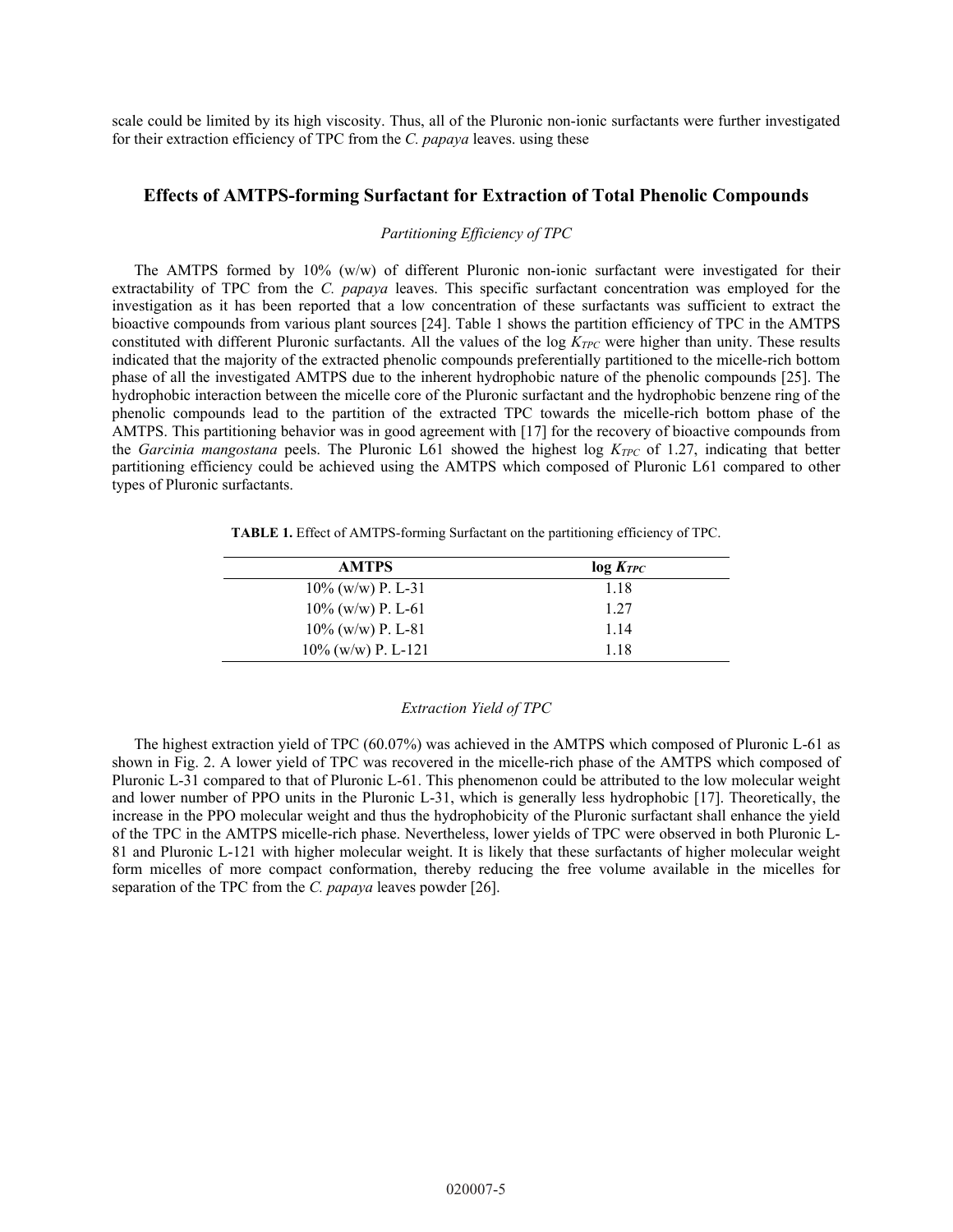

**FIGURE 2**. Effect of AMTPS-forming Surfactant on the extraction yield of TPC.

#### *DPPH Free Radical Scavenging Activity*

The DPPH free radical scavenging activity of extracted bioactive compounds was depicted in Fig. 3. Pluronic L-61 showed the highest scavenging activity of 81.9% among all the surfactants investigated. The scavenging activity of the extracted sample exhibited a similar trend in accordance with the extraction yield of TPC, whereby the scavenging activity increased steadily at lower molecular weight of Pluronic surfactant but decrease at higher molecular weight of Pluronic surfactant. The scavenging activity is highly dependent on the amount of antioxidant compounds which are usually found in the phenolic form [20]. Hence, the scavenging activity is strongly driven by the presence of high concentration of total phenolic contents.



**FIGURE 3**. Effect of AMTPS-forming Surfactant on the scavenging activity of the extracted sample.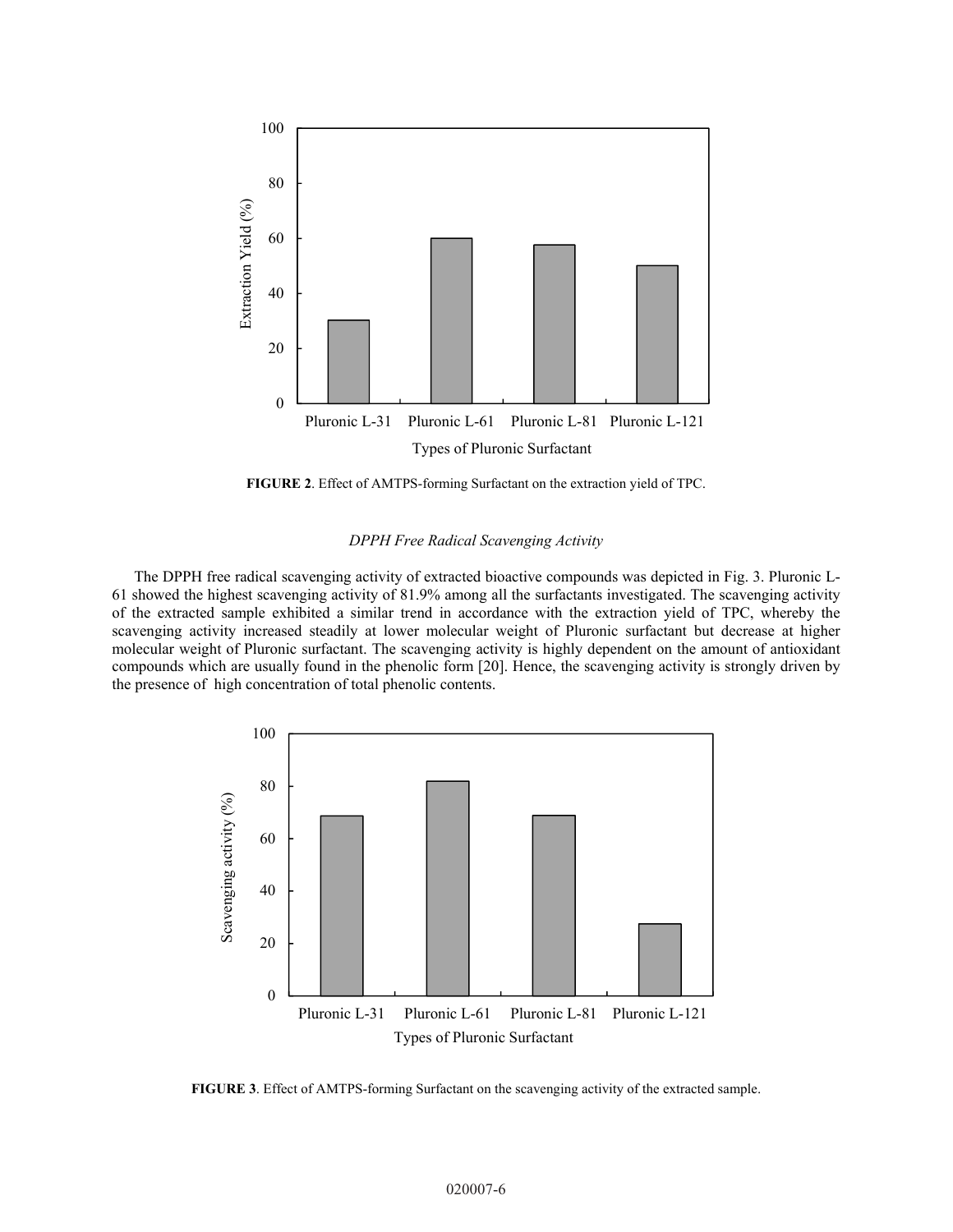#### **CONCLUSION**

In this study, the cloud point temperatures of several types of Pluronic surfactants L-31, L-61, L-81, and L-121 were investigated. The result showed that Pluronic L-121 exhibited the lowest cloud point temperature among all the surfactants investigated, followed by the Pluronic L-81, Pluronic L-61, and Pluronic L-31. A simple AMTPS was performed for the extraction of phenolic compounds from the *C. papaya* leaves. The phenolic compounds were preferentially partitioned to the micelle-rich bottom phase of all the AMTPS investigated. A log  $K_{TPC}$  of 1.27 was achieved using the AMTPS that composed of 10% (w/w) Pluronic L-61 with 0.1% (w/w) of sample loading at  $40^{\circ}$ C, resulting in an extraction yield and DPPH free radical scavenging activity of 60.1% and 81.9%, respectively. Other factors that could enhance the extraction efficiency of the phenolic compounds from the *C. papaya* leaves will be further investigated in the future study.

#### **REFERENCES**

- 1. J. T. Pierson, R. G. Dietzgen, P. N. Shaw, S. J. Roberts-Thomson, G. R. Monteith, and M. J. Gidley, "Major Australian tropical fruits biodiversity: Bioactive compounds and their bioactivities," *[Mol. Nutr. Food Res.](https://doi.org/10.1002/mnfr.201100441)*, vol. 56, no. 3, pp. 357–387, Mar. 2012.
- 2. M. F. Fay, "Flowering Plant Families of the World by V. H. Heywood, R. K. Brummitt, A. Culham and O. Seberg," *[Curtis's Bot. Mag.](https://doi.org/10.1111/j.1467-8748.2007.00585.x)*, vol. 24, no. 3, pp. 198–200, Aug. 2007.
- 3. E. A. Evans and F. H. Ballen, "An Overview of Global Papaya Production, Trade, and Consuption," *IFAS Extension, Univ. Florida*, no. UF/IFAS Extension Service, University of Florida, pp. 1–7, 2012.
- 4. A. E. Irondi, G. Oboh, and J. K. Akintunde, "Comparative and synergistic properties of *Carica papaya* and *Azadarichta indica* leaves," *Int J Pharm Sci Res*, vol. 3, no. 12, pp. 4773–4779, 2012.
- 5. M. A. Abdulla, K. Sidik, and I. S. Salmah, "Wound healing activity of Carica papaya L . aqueous leaf extract in rats," no. May, 2014.
- 6. I. Runnie, M. . Salleh, S. Mohamed, R. . Head, and M. . Abeywardena, "Vasorelaxation induced by common edible tropical plant extracts in isolated rat aorta and mesenteric vascular bed," *[J. Ethnopharmacol.](https://doi.org/10.1016/j.jep.2004.03.019)*, vol. 92, no. 2–3, pp. 311–316, Jun. 2004.
- 7. B. V. Owoyele, O. M. Adebukola, A. A. Funmilayo, and A. O. Soladoye, "Anti-inflammatory activities of ethanolic extract of Carica papaya leaves," *[Inflammopharmacology](https://doi.org/10.1007/s10787-008-7008-0)*, vol. 16, no. 4, pp. 168–173, Aug. 2008.
- 8. N. Otsuki, N. H. Dang, E. Kumagai, A. Kondo, S. Iwata, and C. Morimoto, "Aqueous extract of Carica papaya leaves exhibits anti-tumor activity and immunomodulatory effects," *[J. Ethnopharmacol.](https://doi.org/10.1016/j.jep.2009.11.024)*, vol. 127, no. 3, pp. 760–767, Feb. 2010.
- 9. S. M. N. Azmi, P. Jamal, and A. Amid, "Purification of xanthine oxidase inhibitor from Carica papaya leaves using reversed phase flash column chromatography (RPFCC) - high performance thin layer chromatography (HPTLC).," *Aust. J. Basic Appl. Sci.*, vol. 6, no. 1, pp. 117–122, 2012.
- 10. J. Azmir *et al.*, "Techniques for extraction of bioactive compounds from plant materials: A review," *[J. Food](https://doi.org/10.1016/j.jfoodeng.2013.01.014) [Eng.](https://doi.org/10.1016/j.jfoodeng.2013.01.014)*, vol. 117, no. 4, pp. 426–436, Aug. 2013.
- 11. J. M. Danlami, A. Arsad, M. A. Ahmad Zaini, and H. Sulaiman, "A comparative study of various oil extraction techniques from plants," *[Rev. Chem. Eng.](https://doi.org/10.1515/revce-2013-0038)*, vol. 30, no. 6, Jan. 2014.
- 12. M. S. Álvarez, F. Moscoso, A. Rodríguez, M. A. Sanromán, and F. J. Deive, "Triton X surfactants to form aqueous biphasic systems: Experiment and correlation," *[J. Chem. Thermodyn.](https://doi.org/10.1016/j.jct.2012.05.022)*, vol. 54, pp. 385–392, Nov. 2012.
- 13. P. M. Duque Jaramillo, H. A. Rocha Gomes, F. G. de Siqueira, M. Homem-de-Mello, E. X. F. Filho, and P. O. Magalhães, "Liquid–liquid extraction of pectinase produced by Aspergillus oryzae using aqueous two-phase micellar system," *[Sep. Purif. Technol.](https://doi.org/10.1016/j.seppur.2013.09.020)*, vol. 120, pp. 452–457, Dec. 2013.
- 14. C. W. Ooi, C. P. Tan, S. L. Hii, A. Ariff, S. Ibrahim, and T. C. Ling, "Primary recovery of lipase derived from Burkholderia sp. ST8 with aqueous micellar two-phase system," *[Process Biochem.](https://doi.org/10.1016/j.procbio.2011.06.014)*, vol. 46, no. 9, pp. 1847– 1852, 2011.
- 15. Y. Qiu, S. K. Hamilton, and J. Temenoff, "Improving mechanical properties of injectable polymers and composites," *[Inject. Biomater.](https://doi.org/10.1533/9780857091376.1.61)*, pp. 61–91, Jan. 2011.
- 16. F. A. Vicente, L. P. Malpiedi, F. A. e Silva, A. Pessoa, J. A. P. Coutinho, and S. P. M. Ventura, "Design of novel aqueous micellar two-phase systems using ionic liquids as co-surfactants for the selective extraction of (bio)molecules," *[Sep. Purif. Technol.](https://doi.org/10.1016/j.seppur.2014.06.045)*, vol. 135, pp. 259–267, Oct. 2014.